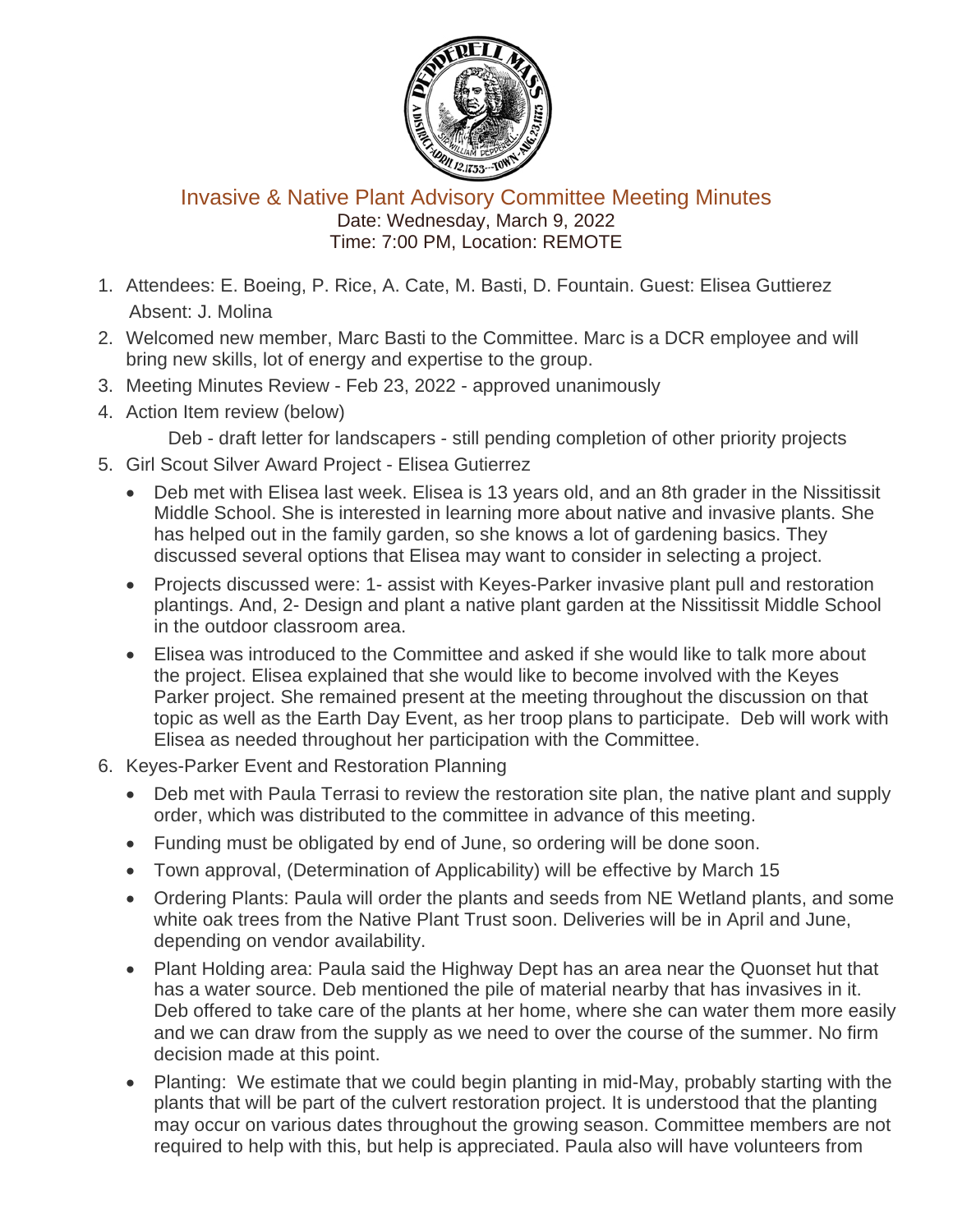Trout Unlimited group. Marc brought up discussion about a culvert near the fence gate, that appears to be in need of cleaning out. He also mentioned an area near the stream bed that is very wet throughout the season. Pat warned that we need to be mindful about not disturbing the wetland areas. We will be careful about this area and reassess plans while on site.

- Ordering Supplies: Watering devices and caging for the plants will not be ordered until we have more info on the sizes and numbers of the plants.
- Information Board: Paula will prepare the text for an info board based on "Nature-based" solutions". The board will be professionally designed and similar to those interpretative signs seen in state or national parks. It will focus on the culvert replacement and dam removal, discussion on invasive plants and restoration plantings. The text will need to be approved by the organizations that provide the grant. Deb will research sign sources, style options and pricing and coordinate with Paula.
- 7. Wild & Scenic Stewardship Committee Grant Award
	- Committee received notice last week that we were awarded \$3,625 (full amount requested) for its " Mapping Invasive Plants Near Stream Culverts" project.
	- Deb met with Paula Terrasi to discuss which culverts in town have streams that feed into the Nashua or Nissitissit Rivers. There are 20 culverts, and a list will be provided in the job description when the position is advertised.
	- Tom Mirable, who did similar work for the Committee last year, is interested in doing the work . Deb asked the Town Administrator if we need to advertise the job. His reply was that " In this case, I think it is reasonable to offer the job to Tom again. He is a known entity, trained, etc. Unless something in the grant award requires otherwise (state grants have prevailing wage for construction, for example) there is little reason to force a job search on this. However, Emily suggested that we should consider that Tom is moving out of state, and it might be advantageous to advertise it at least for a short time, to see if there are any other individuals interested in this type of work. The Committee agreed, and Deb will edit the shared job description that was approved at this meeting, and have it posted on several university job search sites as well as on the town website.
- 8. Invasive Plant Management Plan Select Board briefing, March 21
	- Reviewed the draft Briefing paper sent to committee in advance; Committee approved with one minor edit, being that the Committee will perform self-evaluations on the efficacy of the Management Plan at least every 5 years, as the plan needs to be adaptive.
- 9. Earth Day Event April 23rd
	- So far, the Committee plans on the following events at the library: native seed plant giveaways and native plant gardening advice, nature walks (focus on natives and invasives) - one for adults/families (Pat Rice to lead) and one for children (Annette Cate to lead), as well as some craft projects. We will also be handing out Monarch Waystation signs/certificates to the library, the Fitz, Nashoba Conservation Trust and the Pepperell Garden Club for their pollinator gardens. There may be more to come in the weeks ahead as we finalize our plans.
	- Deb received permission from Deb Spratt, Library Director, to host an event on the Lawrence Library grounds from 10 AM-2 PM. Deb contacted following organizations to see if they might be interested in joining us in the Earth Day Celebration. They were all asked to reply early in March so we can plan advertising.